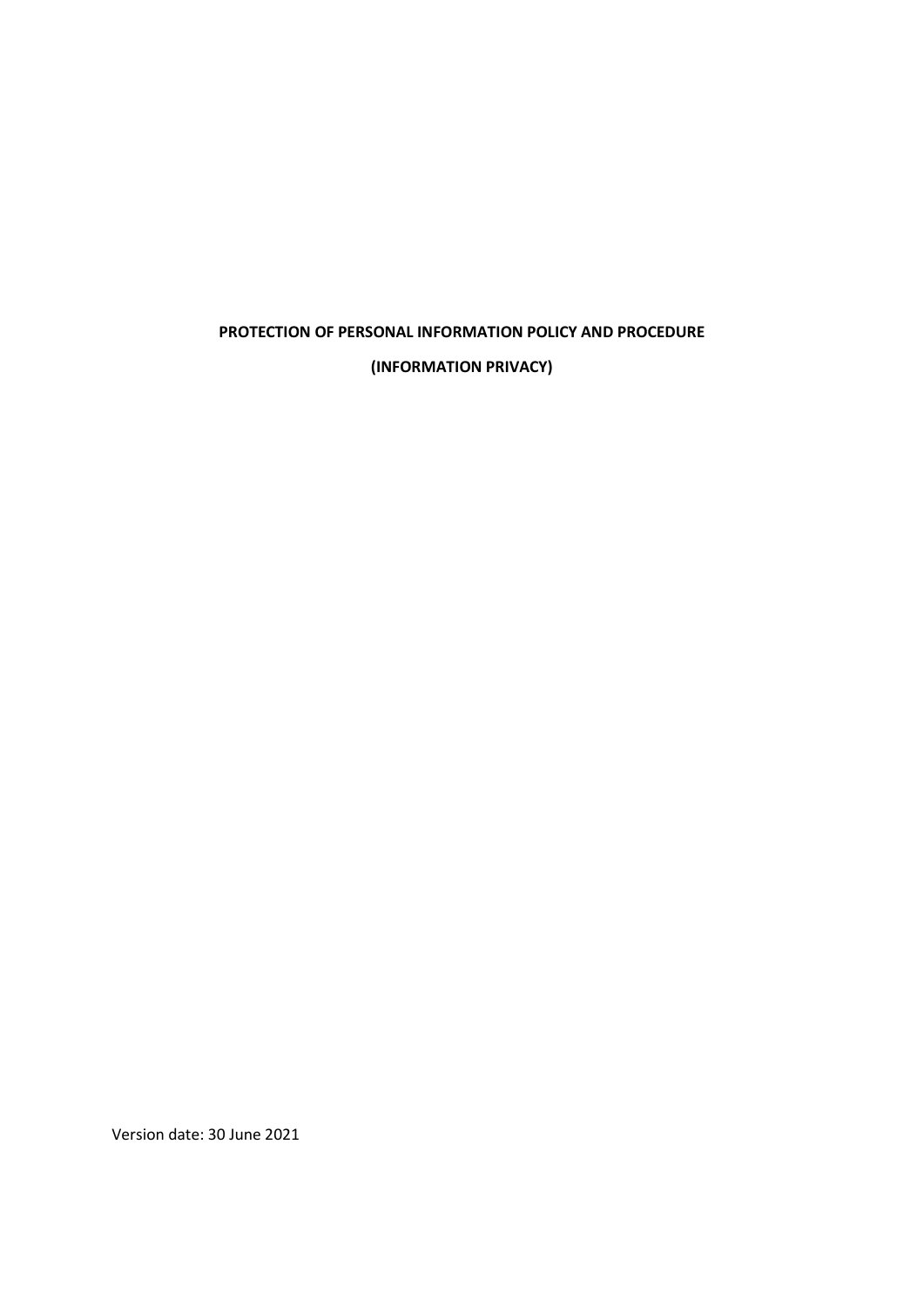#### 1. Definitions

In this policy the following terms and expressions shall have the meanings assigned to it:

- 1.1. "Camstone" means Camstone Asset Managers (Pty) Ltd (Registration number 2009/018007/07).
- 1.2. "Data Subject" means the person to whom the Personal Information relates, including both a natural and juristic person.
- 1.3. "PAIA" means the Promotion of Access to Information Act, No 2 of 2000.
- 1.4. "Personal Information" means information relating to an identifiable Data Subject's:
- 1.4.1. race, gender, pregnancy, marital status, national, ethnic or social origin, colour, sexual orientation, age, physical or mental health, well-being, disability, religion, conscience, belief, culture, language and birth;
- 1.4.2. education, medical, financial, criminal or employment history;
- 1.4.3. unique identifying numbers including identity/registration/passport numbers and numbers allocated to the Data Subject by companies and institutions, for e.g. bank account, client or member account numbers;
- 1.4.4. contact particulars including physical address, phone numbers, email and other social media addresses or handles and GPS locations;
- 1.4.5. private communications and opinions;
- 1.4.6. any other information connected to a Data Subject that says something about the person, for e.g. biometric information, personal preferences, idiosyncrasies and names on lists like credit black lists.
- 1.5. "POPIA" means the Protection of Personal Information Act, No 4 of 2013.
- 1.6. "Public Record" means information deliberately made publicly available by the Data Subject, or information contained in records freely accessible to the public, for e.g. web pages, sanction lists, court records, police records, etc.

#### 2. Background and applicability

- 2.1. POPIA was enacted to regulate the processing (meaning the collection, use, dissemination, management, storage and protection) of all Personal Information by responsible persons.
- 2.2. Camstone has approved and implemented this policy and procedures to be adhered to when processing Personal Information of a Data Subject.
- 2.3. This policy applies to all employees of Camstone, regardless of seniority or status, and includes those persons on secondment or contracted to Camstone.
- 2.4. This policy must be read with Camstone's PAIA Manual where required.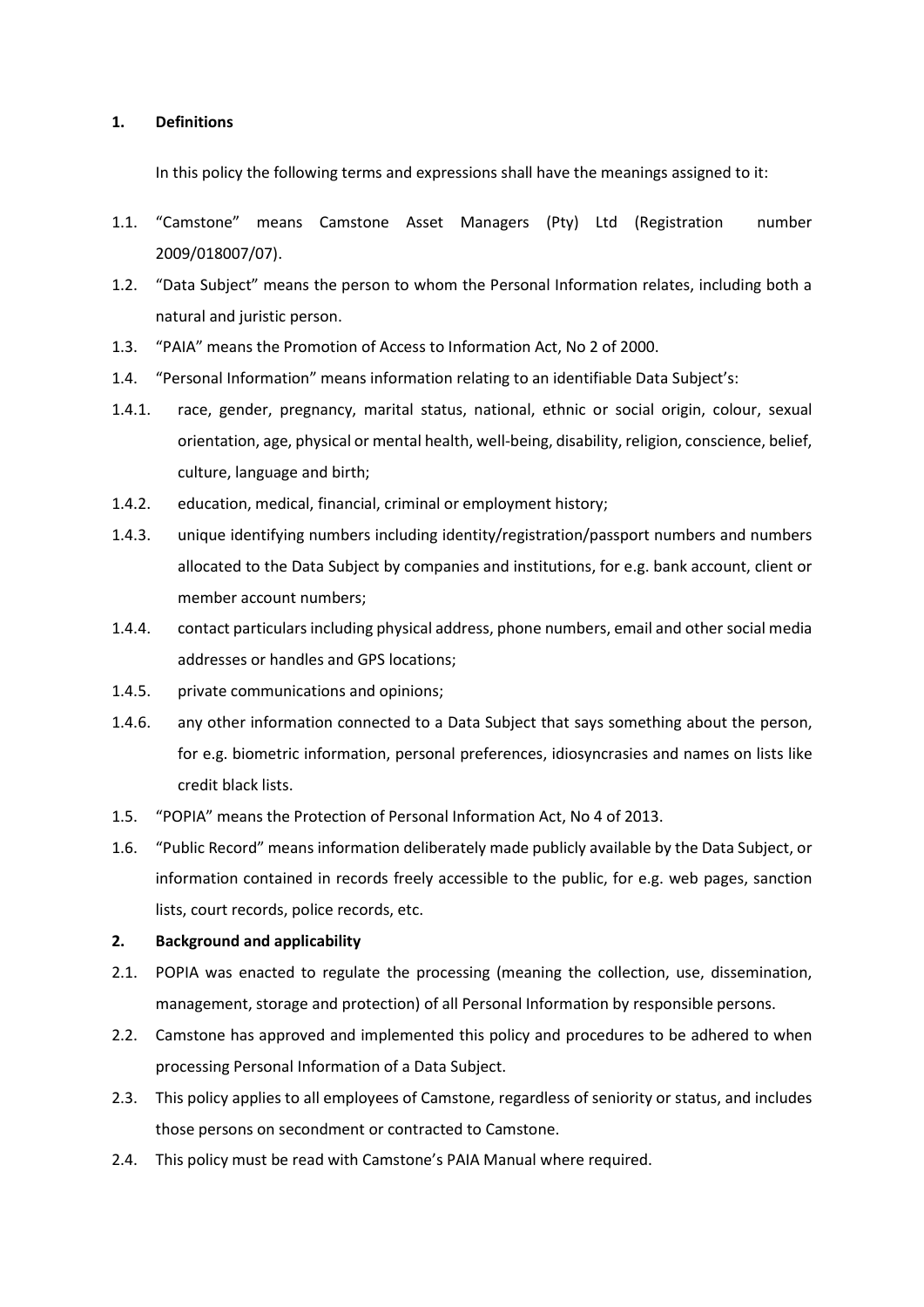#### 3. Collection of Personal Information

- 3.1. The Camstone Data Subjects:
- 3.1.1. Camstone shall only collect Personal information from the following Data Subjects:
- 3.1.1.1. Employees of Camstone.
- 3.1.1.2. Clients of Camstone.
- 3.1.1.3. The clients' investors (including policyholders and banks).
- 3.1.1.4. Tenants of the clients.
- 3.1.1.5. Brokers operating in the immovable property market/property brokers.
- 3.1.1.6. Service Providers to Camstone or its clients.
- 3.1.2. No employee of Camstone shall, without the prior consent of the Information Officer collect and/or store any Personal Information from any other person.
- 3.2. How and from whom Personal Information may be collected:
- 3.2.1. POPIA identifies the following manners of collection of Personal Information:
- 3.2.1.1. Directly from the Data Subject, and where the Data Subject is a minor, with the permission of the minor's legal guardian.
- 3.2.1.2. From a person authorised by the Data Subject.
- 3.2.1.3. From Public Record.
- 3.2.2. All Personal Information collected by Camstone on:
- 3.2.2.1. Employees and potential employees are collected directly from the Data Subject, employment brokers and/or Public Record.
- 3.2.2.2. Clients are collected directly from the Data Subject and/or Public Record.
- 3.2.2.3. Client investor information is collected directly from the client or the client's appointed agents.
- 3.2.2.4. Tenants of clients are collected directly form the Data Subject and/or Public Record.
- 3.2.2.5. Broker information is collected directly from the Data Subject and/or Public Record.
- 3.2.2.6. Service providers are collected directly from the Data Subject and/or Public Record.
- 3.2.3. Camstone must at all times ensure that any third party providing Camstone with Personal Information of a Data Subject, subscribes to the principles of POPIA, has the Data Subject's authority, and has confidentiality measures in place to protect the Personal Information.
- 3.3. When Personal Information is collected
- 3.3.1. Personal Information is only collected when it is required to enter into a transaction with the Data Subject, or once a transaction is concluded with the Data Subject. For:
- 3.3.1.1. Employees During the review process of the potential employee and thereafter during the annual review process by the board and management.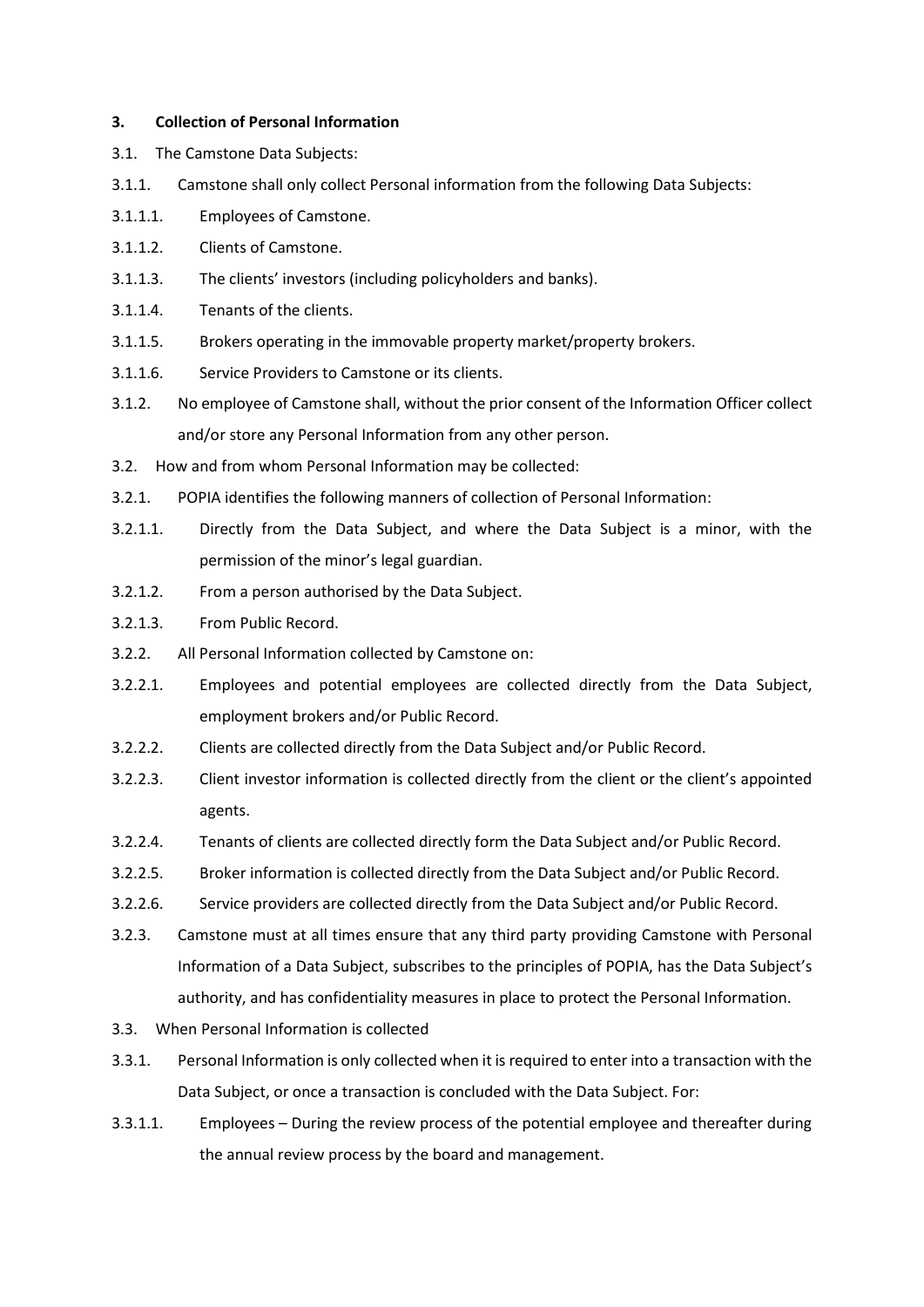- 3.3.1.2. Clients During the negotiation process to enter into a mandate for services to be rendered.
- 3.3.1.3. Client investors On investment by the client investor and then monthly.
- 3.3.1.4. Tenants of clients During the application and screening process of potential tenants to the properties of the clients.
- 3.3.1.5. Property brokers On an ongoing basis in the industry.
- 3.3.1.6. Service providers Upon review of the service provider for potential appointment, and thereafter in line with Camstone's service delivery review process.
- 3.4. What Personal Information is collected
- 3.4.1. In terms of POPIA Camstone may only collect such Personal Information as may be authorised by the Client and as may be required for the purpose it is collected.
- 3.4.2. For each of the following Data Subjects the Personal Information required by Camstone is limited to:
- 3.4.2.1. Employees:
- 3.4.2.1.1. Full names, race and gender.
- 3.4.2.1.2. Unique numbers: Date of birth, identity number, bank account number, Income tax numbers and any professional body membership numbers.
- 3.4.2.1.3. Contact particulars: Physical address, phone numbers and email address.
- 3.4.2.1.4. Education, medical, financial, criminal and employment history.
- 3.4.2.2. Clients:
- 3.4.2.2.1. Full names.
- 3.4.2.2.2. Unique numbers: Identity/registration number, bank account number and Income tax/VAT numbers.
- 3.4.2.2.3. Contact particulars: Physical address, phone numbers and email address.
- 3.4.2.2.4. In the case of incorporated persons information on the contact person.
- 3.4.2.3. Client investors:
- 3.4.2.3.1. Full names.
- 3.4.2.3.2. Unique numbers: Identity/registration number.
- 3.4.2.3.3. Contact particulars: Physical address, phone numbers and email address.
- 3.4.2.3.4. Investment value.
- 3.4.2.3.5. In the case of incorporated persons information on the contact person.
- 3.4.2.3.6. Information related to invested funds and performance.
- 3.4.2.4. Tenants of clients
- 3.4.2.4.1. Full names.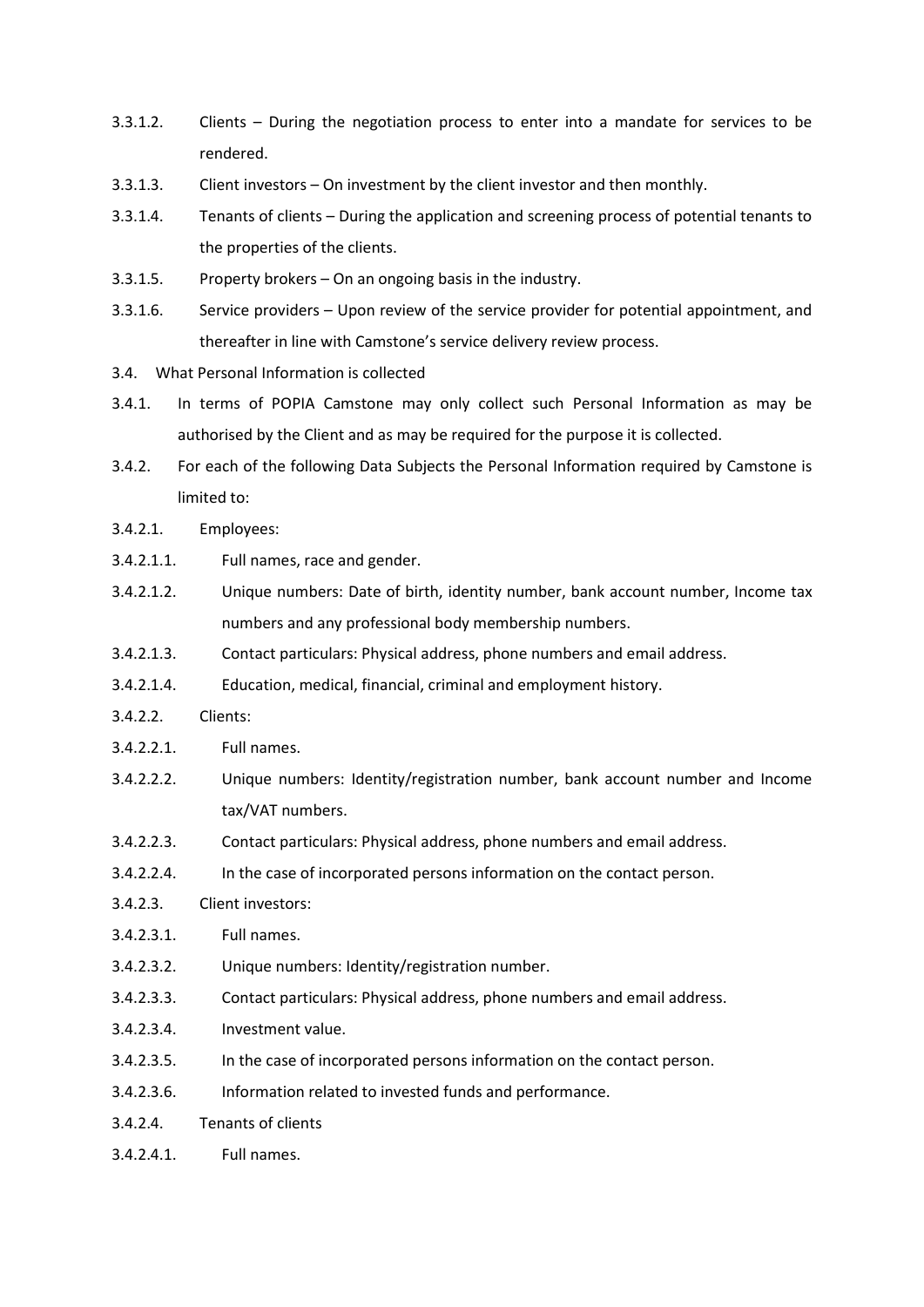- 3.4.2.4.2. Unique numbers: Identity/registration number, bank account number and Income tax/VAT numbers.
- 3.4.2.4.3. Contact particulars: Physical address, phone numbers and email address.
- 3.4.2.4.4. In the case of incorporated persons information on the contact person.
- 3.4.2.4.5. Financial information to verify ability to pay rental charges.
- 3.4.2.5. Property brokers
- 3.4.2.5.1. Full names.
- 3.4.2.5.2. Unique numbers: Identity/registration number.
- 3.4.2.5.3. Contact particulars: Physical address, phone numbers and email address.
- 3.4.2.5.4. In the case of incorporated persons information on the contact person.
- 3.4.2.6. Service providers
- 3.4.2.6.1. Full name.
- 3.4.2.6.2. Unique numbers: Identity/registration number, bank account number Income tax and VAT numbers, regulatory registration numbers.
- 3.4.2.6.3. Contact particulars: Physical address, phone numbers and email address.
- 3.4.2.6.4. Education, financial, criminal and trading history.
- 3.4.2.6.5. Such additional Personal Information as may be required by the regulators of Camstone's clients.
- 3.5. Provisions of Section 18 of POPIA
- 3.5.1. Section 18 of POPIA requires that a Data Subject be informed, prior to the collection of Personal Information, or as soon as possible thereafter on:
- 3.5.1.1. The source from which the Personal Information is collected if not from the Data Subject;
- 3.5.1.2. What Personal Information is collected;
- 3.5.1.3. The purpose for which the Personal Information is collected;
- 3.5.1.4. If the collection is mandatory or voluntarily or required by legislation;
- 3.5.1.5. If the Personal Information will be used outside the Republic of South Africa; and
- 3.5.1.6. the Data Subject's right to object to the Information Regulator on any collection of Personal Information.
- 3.5.2. Camstone ensures that all agreements entered into with employees, clients, tenants of clients and service providers include provisions on all the information required in terms of clause 3.5.1 above.
- 3.5.3. The Information Officer shall ensure that a Privacy Notice is sent to the specific Data Subject, recording all the requirements of section 18 of POPIA prior to the collection of the Personal Information if so required.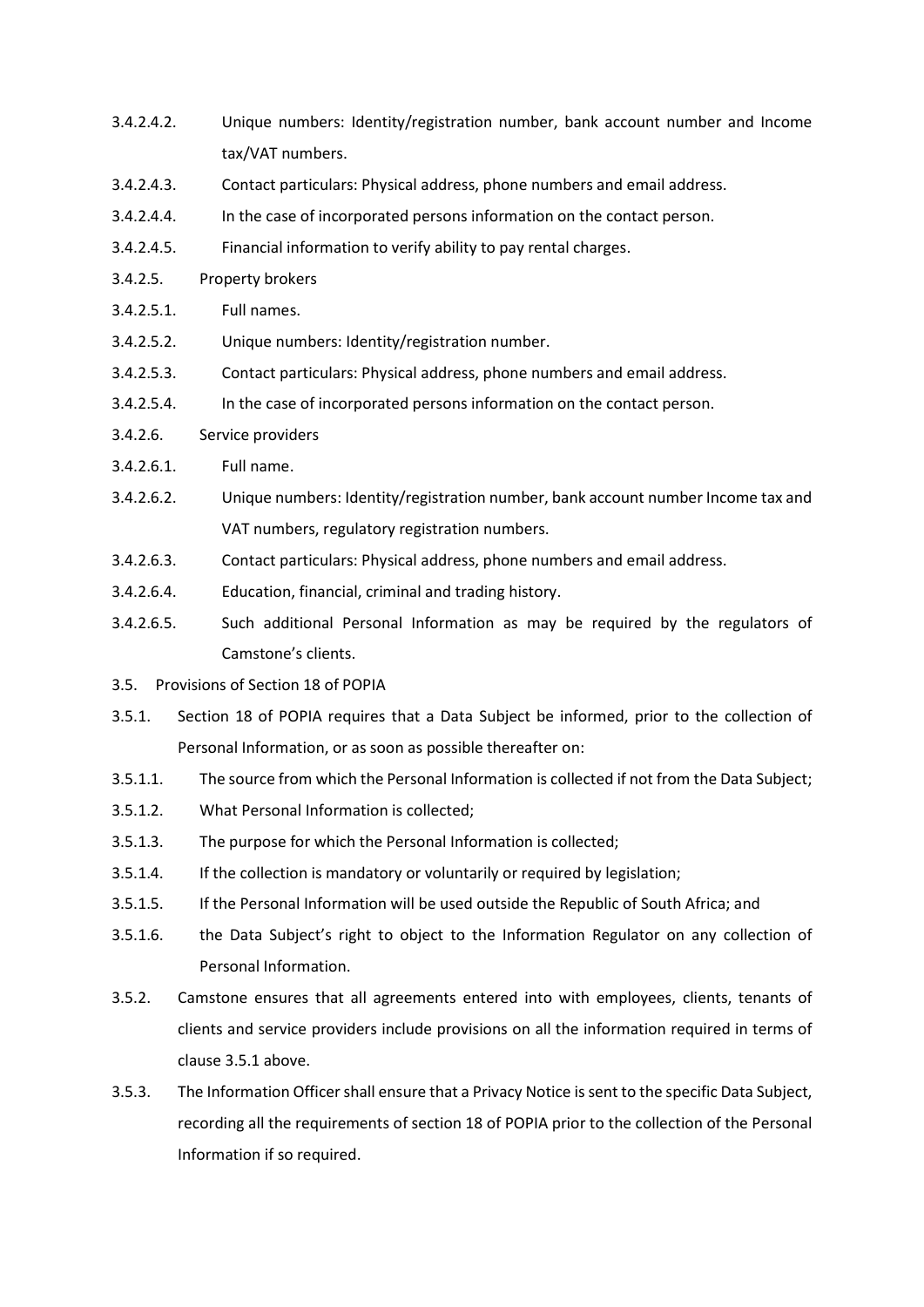#### 4. Use and dissemination of Personal Information

- 4.1. Camstone shall use the Personal Information collected for:
- 4.1.1. Employees to:
- 4.1.1.1. Verify the person's suitability for the position of employment.
- 4.1.1.2. Annual review of the suitability of the person in performing his/her duties to Camstone.
- 4.1.1.3. Perform its obligations in terms of the employment agreement by the payment of salaries, determining maternity or paternity leave and sick leave.
- 4.1.1.4. Fulfil its obligations to governmental institutions including the Receiver of Revenue and the Department of Labour.
- 4.1.1.5. Where applicable meet empowerment requirements.
- 4.1.2. Clients to:
- 4.1.2.1. Perform its obligations to the client in accordance with the terms of the mandate.
- 4.1.2.2. Comply with other regulatory or legislative requirements of the client.
- 4.1.3. Client investors to:
- 4.1.3.1. Perform portfolio administration.
- 4.1.3.2. Determine payments and investment value.
- 4.1.3.3. Communication.
- 4.1.4. Tenants of clients to:
- 4.1.4.1. Verify the suitability of the person as a tenant.
- 4.1.4.2. Perform credit checks.
- 4.1.4.3. Lease administration, billing and communication.
- 4.1.4.4. Fulfil its obligations to governmental institutions including the Receiver of Revenue.
- 4.1.5. Property brokers to:
- 4.1.5.1. Share vacancy lists and communicate on possible tenants
- 4.1.6. Service providers to:
- 4.1.6.1. Verify the suitability of the service provider for the services to be rendered and credit checks.
- 4.1.6.2. Review the performance of the service provider of the services to Camstone.
- 4.1.6.3. Perform its obligations to the services provider in terms of the service level agreement and payment of invoices.
- 4.1.6.4. Fulfil its and its clients' obligations to regulatory and governmental institutions including the Receiver of Revenue.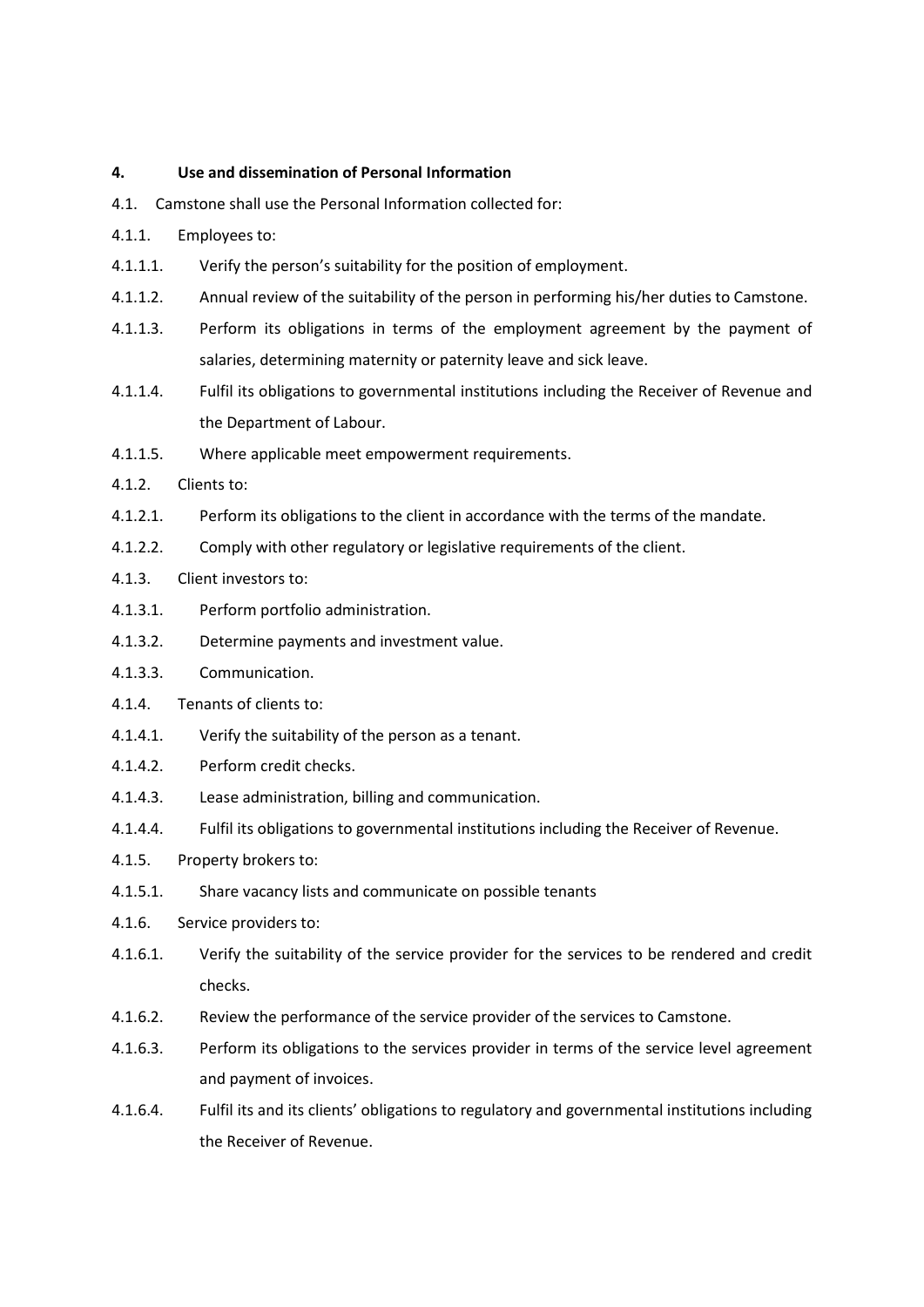- 4.2. In fulfilling the purpose for which the Personal Information is collected, Camstone disseminates the Personal Information for:
- 4.2.1. Employees to:
- 4.2.1.1. Appoint an employment broker to perform background checks.
- 4.2.1.2. Its payroll provider.
- 4.2.1.3. To governmental departments including the Department of Labour and the Receiver of Revenue.
- 4.2.2. Clients to:
- 4.2.2.1. The governmental departments including the Receiver of Revenue.
- 4.2.3. Client investors to:
- 4.2.3.1. The appointed agents of the clients.
- 4.2.4. Tenants of the clients to:
- 4.2.4.1. The clients' agents.
- 4.2.4.2. Camstone's clients' regulators, including the Financial Sector Conduct Authority and the Financial Intelligence Centre, as may be applicable.
- 4.2.5. No information on the property brokers are disseminated.
- 4.2.6. Service providers to:
- 4.2.6.1. Camstone's clients.
- 4.2.6.2. The receiver of Revenue.
- 4.3. All Personal Information collected by Camstone is exclusively used for the purposes specified in clause 4.1 above, and exclusively disseminated in accordance with the provisions of clause 4.2 above; and will not be shared with any other third party for any other function, except if so required by an order of a court of law.
- 4.4. No employee of Camstone shall be allowed to disclose any Personal Information of Data Subjects to any unauthorised third party.

#### 5. Storage and protection of Private Information

- 5.1. Camstone retains Private Information required for the purposes specified in clause 3.1 for a period of 7 years after the relationship between Camstone and the Data Subject has terminated.
- 5.2. All Private Information must be stored in electronic format and originals in hard copy.
- 5.3. All Data Subjects may at any time, in accordance with the provisions of the Camstone PAIA Policy, request that they be informed of their Personal Information being stored.
- 5.4. Camstone must ensure that the Private Information retained is stored in a manner so as to prevent loss or unauthorised access and use thereof.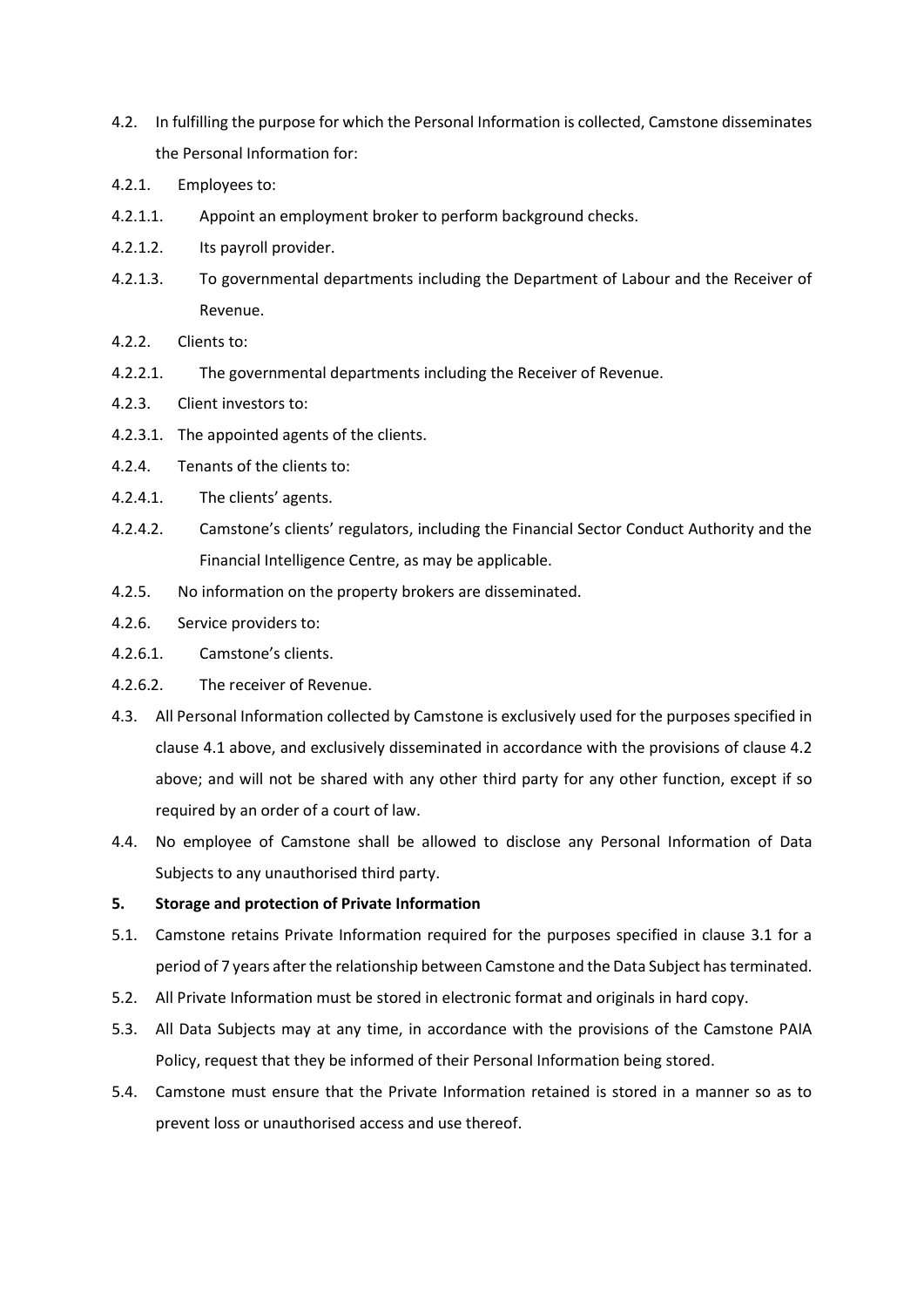- 5.5. Camstone store the Personal Information in a restricted access server with appropriate monitoring, and use a variety of technical security measures to secure the data, and hard copies in access controlled filing cabinets.
- 5.6. Where Data Subjects' Personal Information is stored by a third party on behalf of Camstone, such storage facilities must be compliant with the provisions of this policy and POPIA.
- 5.7. No Private Information may be stored outside the Republic of South Africa without the specific authorisation of the Data Subject.

## 6. Information management and deletion

- 6.1. All Private Information received by Camstone but not required for any purpose must be destroyed/deleted immediately.
- 6.2. In the event of Camstone receiving Private Information in hard copy, such information must be converted to electronic copies for storage, and the hard copies destroyed immediately, except if the original document, in which case it is stored in a lockup filing cabinet.
- 6.3. Private Information may only be converted to hard copies if necessary to fulfil the purpose for which it has been collected, and must be destroyed immediately after such use, except if the original.
- 6.4. Camstone must ensure that the Private Information retained is correct and up to date and has implemented procedures for the Data Subjects to notify Camstone of any changes to their Private Information.
- 6.5. All Private Information must be destroyed/deleted after the 7 year retention period.

# 7. Regulatory information

- 7.1. Information Officer
- 7.1.1. In accordance with the terms of POPIA Camstone CEO is the appointed Information Officer for the purposes of POPIA and PAIA: Information Officer: Jack Barrett Deputy Information Officer: None Registration number: 14835/2021-2022/IRRTT Email: cpif@camstone.co.za Telephone: +27 21 674 0844
- 7.1.2. The Information Officer may appoint such deputies as he/she may deem appropriate.
- 7.1.3. The Information Officer and any appointed deputies must be registered with the Information Regulator.
- 7.1.4. The functions of the Information Officer are to:
- 7.1.4.1. Ensure Camstone complies with POPIA and PAIA.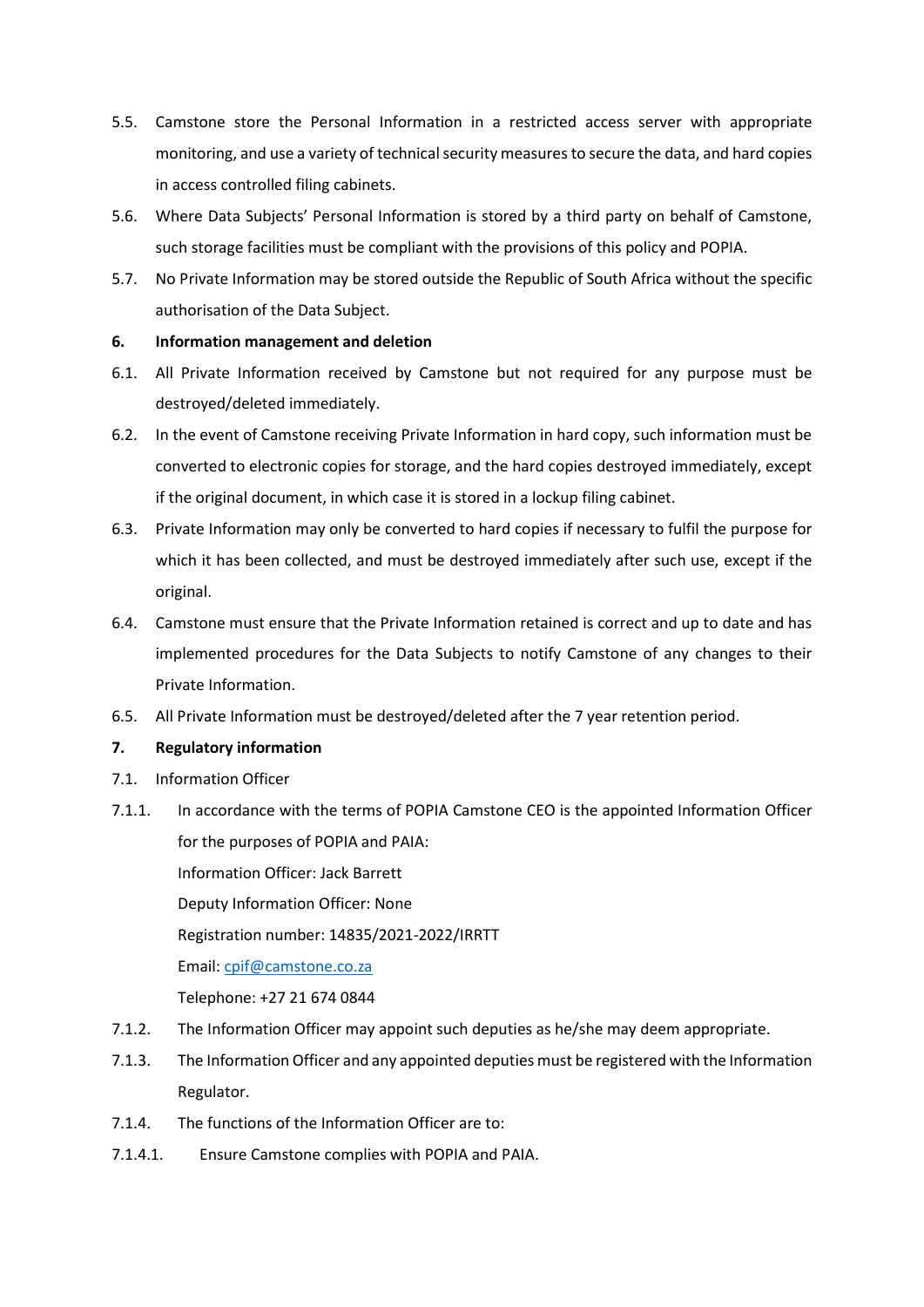- 7.1.4.2. Deal with all information requests directed at Camstone from the Information Regulator or in terms of Camstone PAIA Manual.
- 7.1.4.3. Undertake a Personal Information risk impact assessment and implementing a management framework.
- 7.1.4.4. In all manners co-operate with the Information Regulator.
- 7.2. Information Regulator
- 7.2.1. The government has in accordance with the provisions of POPIA established the Information Regulator.

General Email: inforeg@justice.gov.za

Complaints Email: complaints.IR@justice.gov.za

Physical Address: JD House, 27 Stiemens Street, Braamfontein, Johannesburg, 2001 Postal Address: PO Box 31533, Braamfontein, Johannesburg, 2017

- 7.2.2. The functions of the Information Regulator are to:
- 7.2.2.1. Enforce compliance with the provisions of POPIA and PAIA.
- 7.2.2.2. Provide education on the lawful processing of Private Information.
- 7.2.2.3. Monitor the use of Private Information by private and public institutions and their processing activities.
- 7.2.2.4. Monitor the use of Data Subjects' unique identifier numbers.
- 7.2.2.5. Consult with and act as mediator between Data Subjects and responsible parties, such as Camstone, on issues of privacy and the protection of Personal Information.
- 7.2.2.6. Examine proposed legislation and issue Codes of Conduct that has a bearing on the processing of information.
- 7.2.2.7. Facilitate cross-border co-operation in the enforcement of privacy laws.
- 7.2.2.8. Receive complaints of non-compliance, instigate pre-investigations, attend to hearings and issue Enforcement Notices.
- 7.2.2.9. Appoint an Enforcement Committee to assist in its duties.

## 8. Contravention

- 8.1. Section 22 of POPIA requires Camstone to notify the Information Regulator and the Data Subject, as soon as reasonably possible after any security breach which compromised the Private Information.
- 8.2. Any person may lodge a complaint, in the prescribed form, with the Information Regulator of non-compliance with the provisions of POPIA or an approved Code of Conduct. The Information Regulator may then:
- 8.2.1. Initiate an investigation;